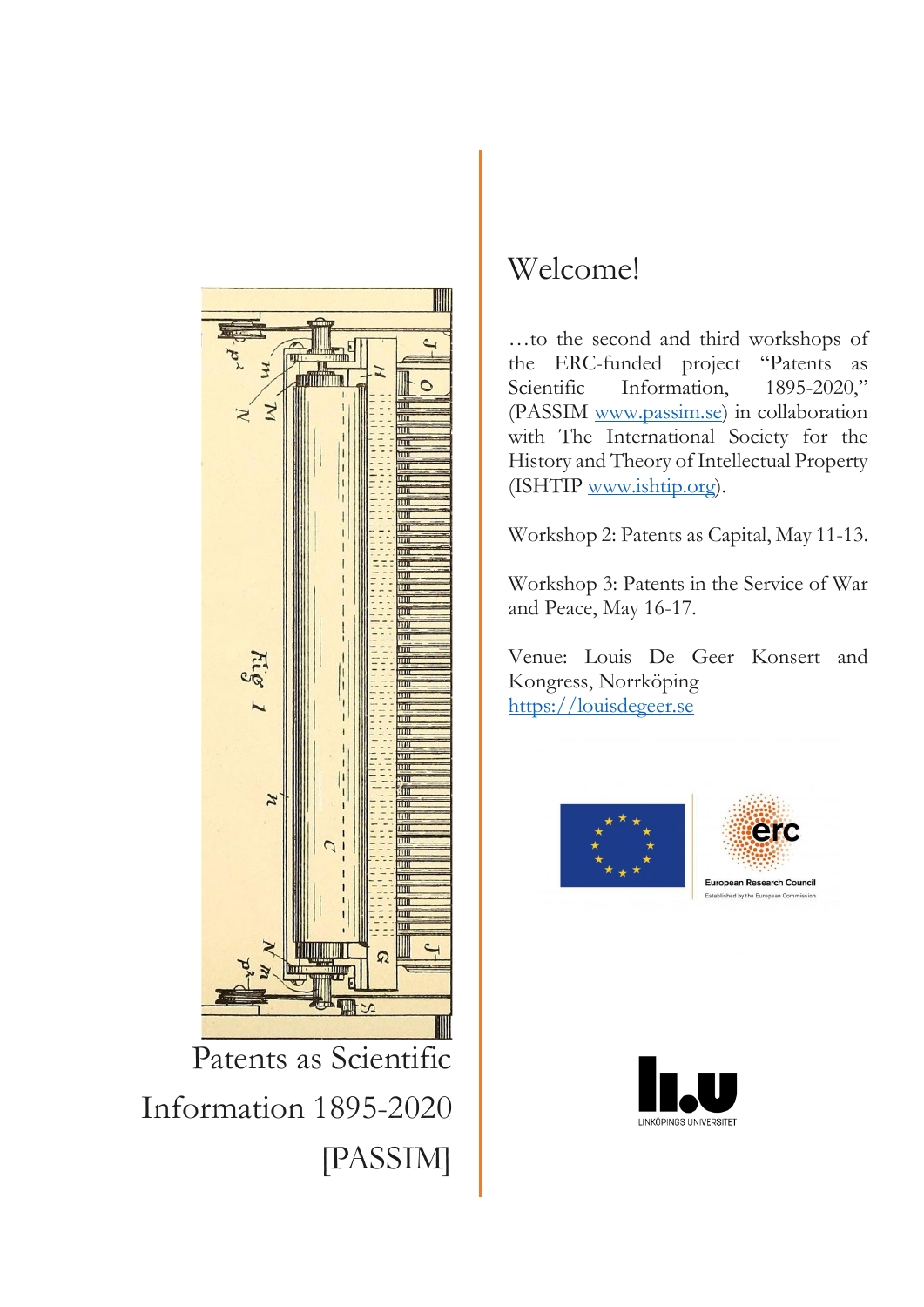## *Dear colleagues,*

since the spring of 2020, academic workshops and conferences have been put on hiatus. Meetings and discussion have taken place via zoom and other digital platforms. Travel has been non-existent, with fieldwork and archival visits cancelled or modified. For PASSIM, as indeed for any research project, the past two years have meant rethinking, rescheduling, and reshuffling both in terms of research and in terms of activities that had been carefully set out and planned. During this time we have all of us longed for the possibility to brainstorm and exchange ideas in real life, to listen to and see each other face to face. And now we will. When workshop 2 was postponed twice because of Covid-19 we decided to try something new and ended up with the back-to-back workshop(s) you'll now attend. It will be an intense week. Some of you will stay with us for both workshops, some of you will come in for just one. Regardless of which, I'm delighted to welcome you to Norrköping, and I promise that we'll do everything we can to ensure that your stay here will be creative and inspiring.

A warm welcome to the Industrial landscape and PASSIM!

*Eva Hemmungs Wirtén* 

## **CONTENTS:**

**WORKSHOP 2: PATENTS AS CAPITAL: INFORMATION AND PROGRAM ABSTRACTS WORKSHOP 3: PATENTS IN THE SERVICE OF WAR AND PEACE: INFORMATION AND PROGRAM ABSTRACTS LIST OF PARTICIPANTS AND CONTACT INFORMATION PRACTICAL INFORMATION**

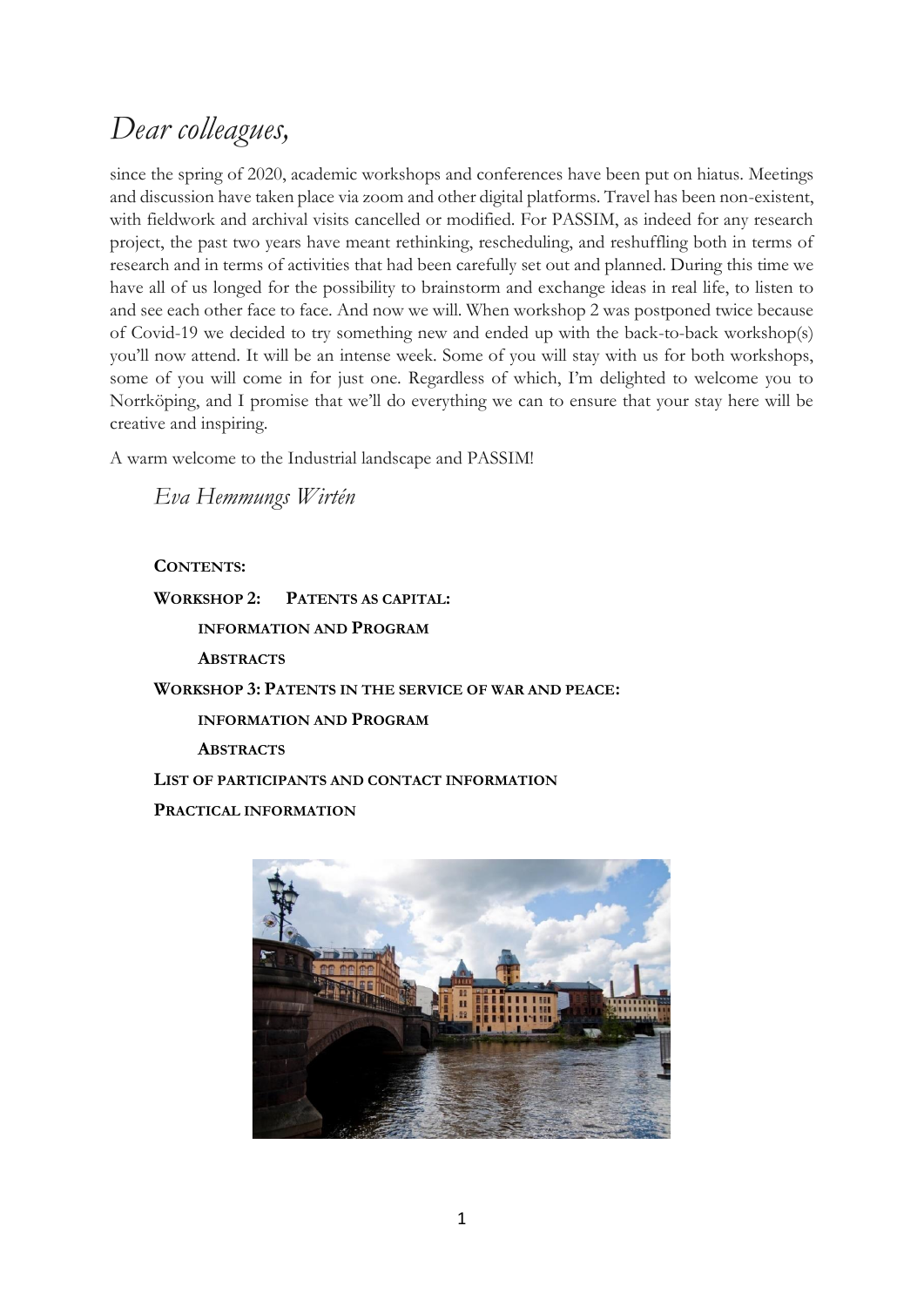## **MAY 11-13**

## **PATENTS AS CAPITAL**



Patents are regarded as central techniques and indicators of value in the 'knowledge economy' by linking immaterial knowledge to capital. In intellectual property scholarship, particularly that approaches law as economics or as a regulatory tool, patents are commonly studied as means of commercial and economic strategies. But this focus leaves out the other ways in which patents act as both instruments and representations of diverse kinds of capital: intellectual, cultural, scientific and financial capital(s). The concrete processes by which patents are implicated in and give rise to various practices of capitalisation and valuation remain relatively underexplored. Rather than equating patent with value, or presuming that patents generate intellectual capital, this workshop aims to examine and delineate the workings of patents as capital in their multiple manifestations: as personal privilege, scientific credit, cultural symbol, instrument of credibility and as financial proxies. These are some examples of the queries that we are looking forward to. We are delighted to present cross-disciplinary and interdisciplinary contributions that problematise and analyse the promises and failings of patents as capital and that study the role of patents in such capitalisation processes.

Special commentators are **Charlotte Abney**, Science History Institute USA, **Jerome Baudry,** Swiss Federal Institute of Technology, Switzerland, and **Adam Bisno**, U.S. Patent and Trademark Office, USA.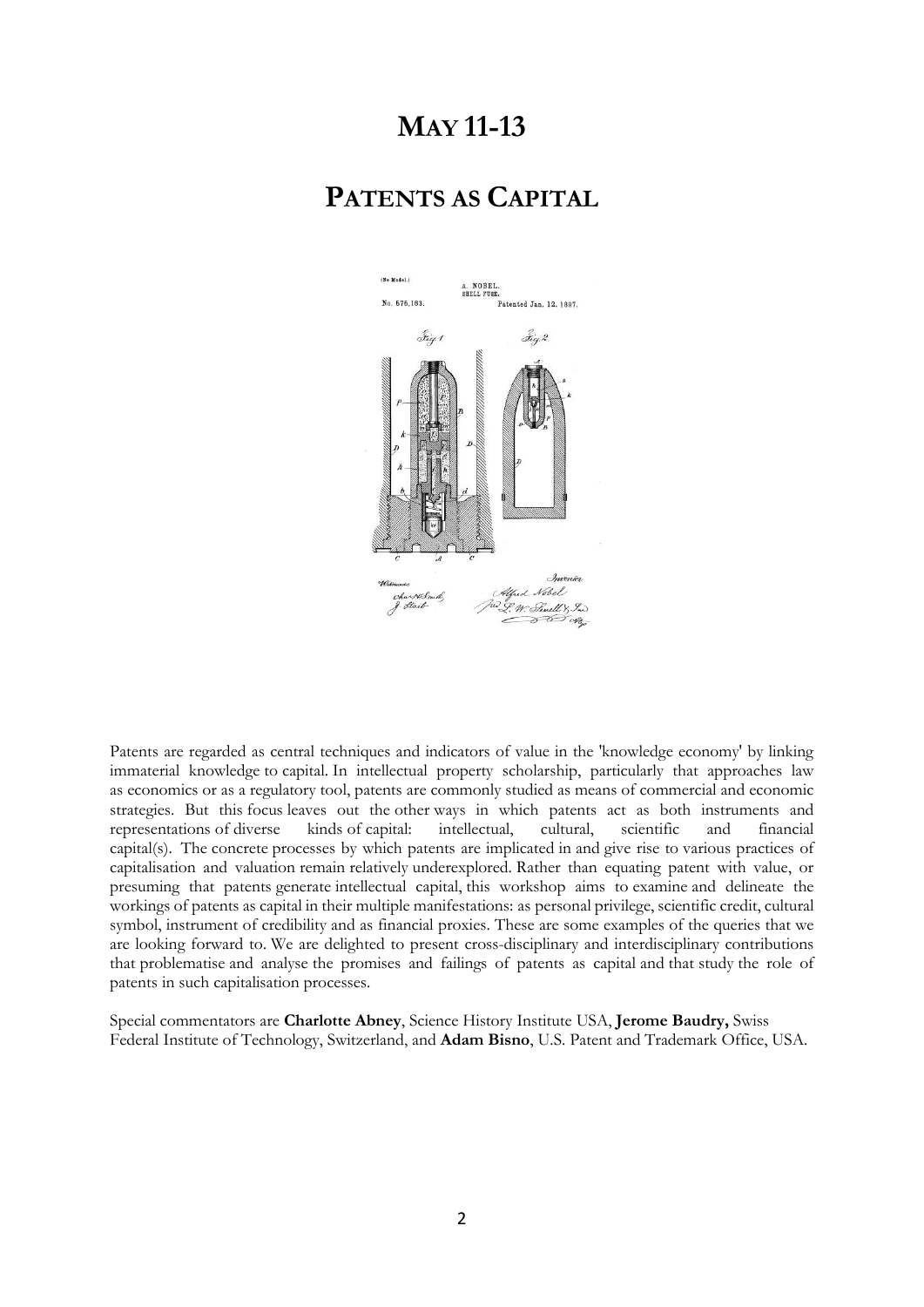# **DAY 1: PATENTS AS CAPITAL**

| Date | Day | Time               | Event                                                                                                                                     |
|------|-----|--------------------|-------------------------------------------------------------------------------------------------------------------------------------------|
| 11/5 | Wed | $11.00-$<br>11.15  | Eva Hemmungs Wirtén, Linköping University and PASSIM<br>Welcome and brief presentation of the PASSIM-project                              |
| 11/5 | Wed | $11.15 -$<br>12.00 | Hyo Yoon Kang, University of Kent, Björn Hammarfelt, University of Borås,<br>Gustav Källstrand, Nobel Center<br>Introduction to Workshop. |
| 11/5 | Wed | $12.00-$<br>13.15  | Lunch                                                                                                                                     |
| 11/5 | Wed | $13.15 -$<br>14.00 | Susi Geiger, University College Dublin<br>"War on patents: Politized, professionalized – and popularized?"                                |
| 11/5 | Wed | $14.00-$<br>14.45  | Discussion                                                                                                                                |
| 11/5 | Wed | $14.45 -$<br>15.15 | Coffee                                                                                                                                    |
| 11/5 | Wed | $15.15-$<br>16.00  | Vitor Ido, South Centre Geneva<br>"Modernity and Nation Building: The politics of patents "with Chinese"<br>characteristics""             |
| 11/5 | Wed | $16.00-$<br>16.45  | Discussion                                                                                                                                |
| 11/5 | Wed | 19:00              | Dinner @Tullhuset SeaClub                                                                                                                 |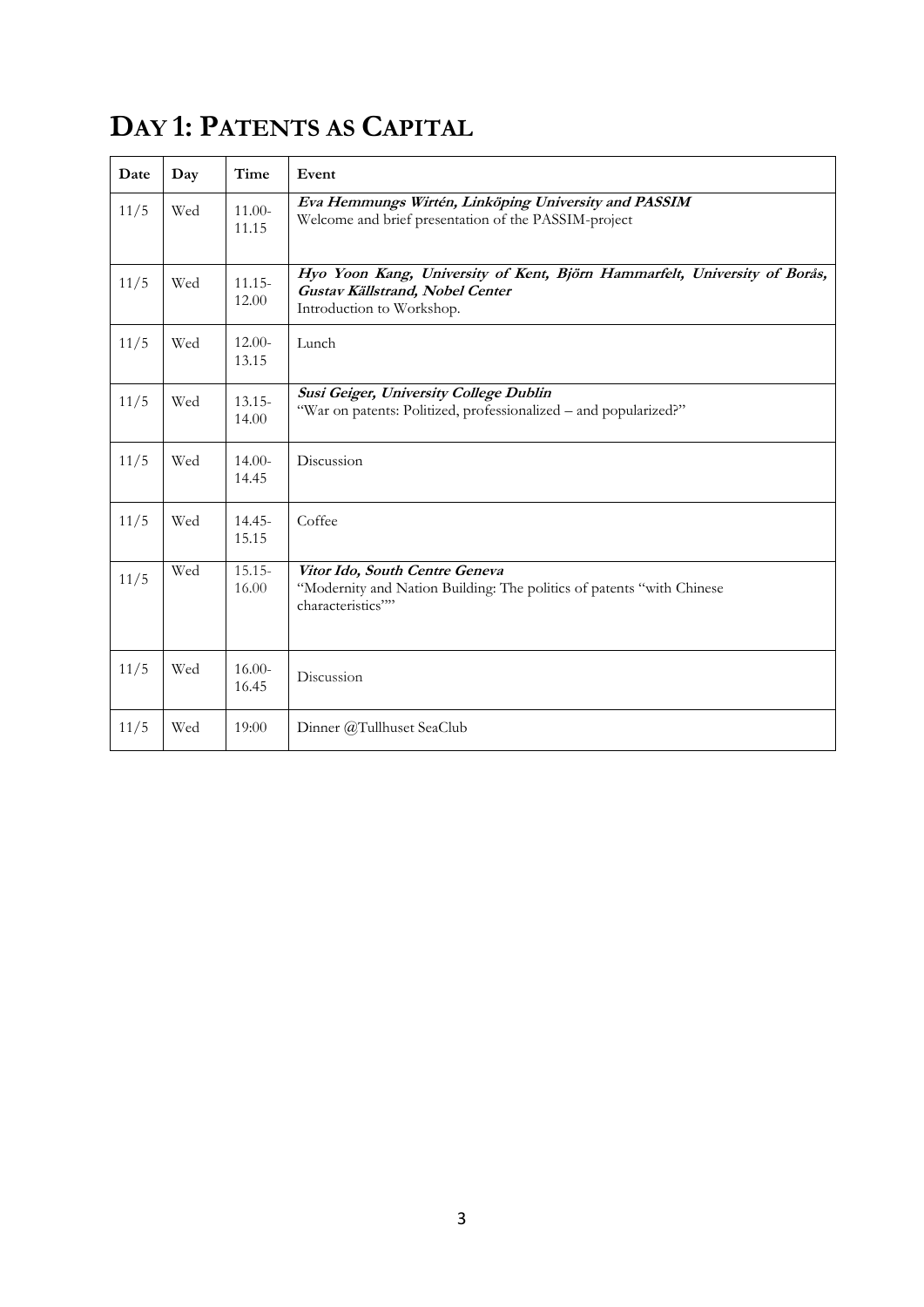# **DAY 2 AND 3: PATENTS AS CAPITAL**

| Date  | Day | Time               | Event                                                                                                                                                                                                               |
|-------|-----|--------------------|---------------------------------------------------------------------------------------------------------------------------------------------------------------------------------------------------------------------|
| 12/5  | Thu | $10.15 -$<br>11.00 | Janice Denoncourt, Nottingham Trent University<br>"Patents as Capital: Prioritising business model, intangibles and IP rights records and<br>ownership information to support legally mandated corporate reporting" |
| 12/5  | Thu | $11.00-$<br>11.45  | Discussion                                                                                                                                                                                                          |
| 12/5  | Thu | $11.45 -$<br>13.00 | Lunch                                                                                                                                                                                                               |
| 12/5  | Thu | $13.00-$<br>13.45  | Erkan Gürpinar, University of Ankara<br>"Thorstein Veblen on Capital as Knowledge: Some Implications for the Knowledge<br>Economy"                                                                                  |
| 12/5  | Thu | $13.45 -$<br>14.30 | Discussion                                                                                                                                                                                                          |
| 12/5  | Thu | $14.30-$<br>15.00  | Coffee                                                                                                                                                                                                              |
| 12/5  | Thu | 15.00-<br>15.45    | Hyo Yoon Kang, University of Kent and PASSIM<br>"Patents as Capitalist Aesthetic Forms"                                                                                                                             |
| 12/5  | Thu | $15.45 -$<br>16.30 | Discussion                                                                                                                                                                                                          |
| 12/5  | Thu | 17.30              | Food served at the workshop venue                                                                                                                                                                                   |
| DAY 3 |     |                    |                                                                                                                                                                                                                     |
| 13/5  | Fri | $10:15-$<br>12.00  | Summing up: impressions, ideas and plans.                                                                                                                                                                           |
| 13/5  | Fri | 12:00-<br>13:00    | Lunch and end of workshop*                                                                                                                                                                                          |

**\*For those of you staying in Norrköping over the weekend in waiting for Workshop 3, please see Practical Information in the end of the program for suggestions on how to pass the time.**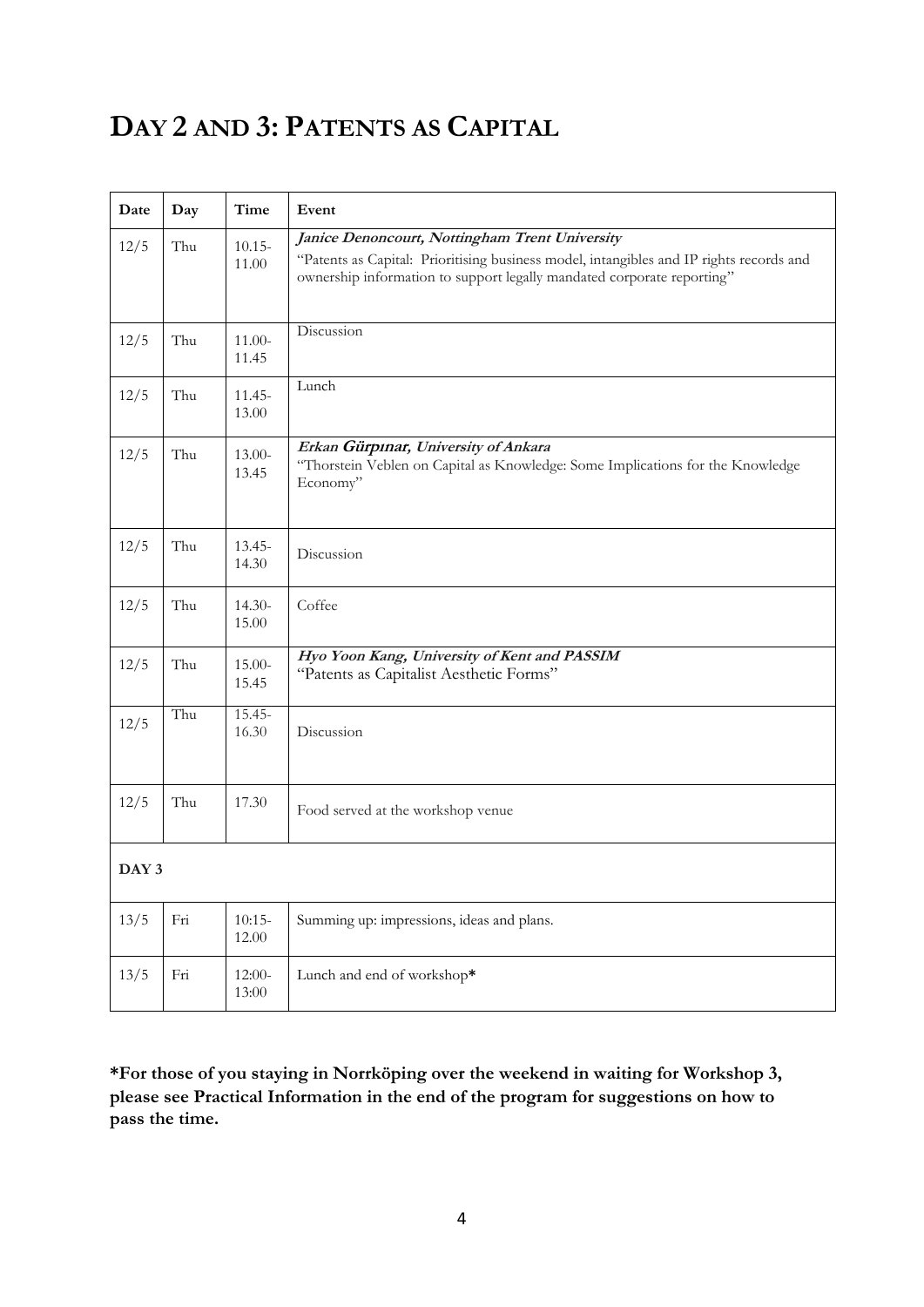## **ABSTRACTS: PATENTS AS CAPITAL**

#### **Susi Geiger**

*War on patents: Politized, professionalized – and popularized?*

This paper describes the conditions for the successive politicisation, professionalization and (very recent) popularization of patent-oriented healthcare activism from the global HIV/AIDS movement of the late 1990s to the current pan-European networked transparency and vaccine equity movements. In doing so, the paper continues, updates and critically engages with earlier works on patient activism that have highlighted how these groups often coalesced with pharmaceutical companies in their "war on diseases" (Raberahisoa and Doganova 2021), contributing to drug development through regulatory and epistemological activism. This paper contends that although "war on diseases" was dominant until the mid-2010s and continues to exist, other healthcare activist groups that historically framed their relationship with pharmaceutical companies in a more system-critical way have now become much more prominent. These groups engage in what we call the "war on patents". As distinct from previous waves of activists questioning exorbitant pharmaceutical prices, the current movement critically engages with and voices concerns about the root causes of these high prices, for instance in the global intellectual property regime (ossified through the 1995 TRIPS agreement) and the set-up of the European pharmaceutical market. With these shifting balances also comes a shift in the ways activists engage in pharmaceutical markets epistemically, with activist lawyers, economists, and other professional knowledge workers coming to the fore in suggesting radical alternatives to received pharmaceutical business practices, including patent sharing, a decoupling of upstream/ R&D and downstream/medicines markets, new forms of not-for-profit

#### **Vitor Ido**

*Modernity and Nation Building: The politics of patents "with Chinese characteristics"*

The paper addresses the political economy of a Chinese official discourse: the creation of an intellectual property system "with Chinese characteristics". In particular, it focuses on how this narrative is embedded in a broader nation building process and the country´s aspirations to become a global economic leader. China rapidly developed a full intellectual property system in about 40 years (Yu, 2017; 2019). In recent years, new stringent legal provisions in favour of IP holders such as data exclusivity and the creation of IP specialized courts (including the Supreme Court) that concentrate civil, criminal and administrative measures (Matthews, 2019) attempt to show China´s commitment towards a robust IP system. It is supposed to address the interests of international applicants as well as the demands of national players who now rely heavily on intangible assets, including world-leaders Huawei and Tencent, among others.

It is however unclear – or questionable – how this newly established socio-legal system really differs from the existing systems of industrialized countries. In other words, it is complex to delineate what are the "Chinese characteristics" of the Chinese IP system. While the majority of scholarship focuses on the mismatch between law and practice in China, it may be more relevant to analyse why and how it fits China´s current development project.

I would like to argue that the *"with Chinese characteristics"* proposition is a rhetorical-discursive idea(l) as much as it is a product of State´s craftsmanship. Binding modernity and nation building within IP, but including alleged local elements, China applies to IP the broader notion – now formally adopted by the Chinese Communist Party and by president Xi Jinping – of "capitalism with Chinese characteristics". It fits China´s geopolitical narrative of respect of sovereignty in international relations and aims at consolidating China as a unique model – from democracy to human rights to intellectual property.

Rather than purely developing Bourdieusian cultural and economic capitals, this overarching attempt of China has more to do with the consolidation of an imagined community (Anderson, 1983) and even with reshaping sociality relations, creation of persons and expansion – or creation – of new languages (following Strathern, 1996; 1999). In other words, patents in China are not only individual prestige symbols nor proxies of financial value, but a whole interconnected network of people and social relations under a common technique of power and modernity (with all its caveats), the "IP with Chinese characteristics".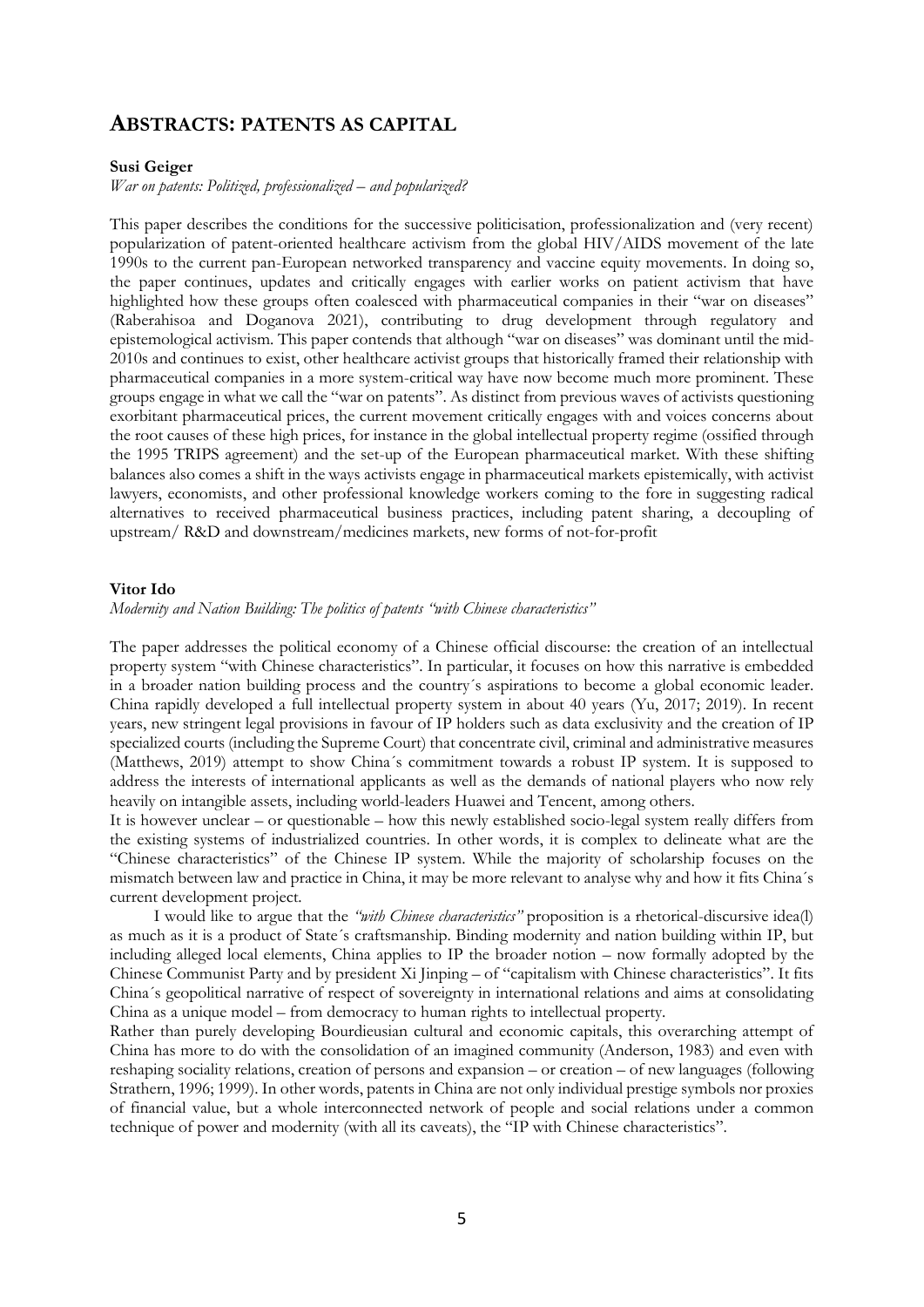#### **Janice Denoncourt**

*Patents as Capital: Prioritising business model, intangibles and IP rights records and ownership information to support legally mandated corporate reporting*

The legal domains of IP and corporate law, each deeply embedded in national legal frameworks, are the result of historical legal traditions, philosophies and theory. The corporate and IP law domains are beginning to cross reference each other given the rise of IP-reliant business models which appear to treat patents as capital or a corporate asset or resource.

This paper explores patents as scientific documents from the point of the information they provide for management, shareholders, investors and external stakeholders in the context corporate disclosure and reporting reform.

IP information and records are critically analysed to elucidate a new function when publishing corporate reports for sustainable development in which non-financial information is of commensurate importance to traditional financial information.

The freely available databases that contain the patent specifications published by patent offices around the world such as  $Esp@cent$ , for example, provides a transparent and increasingly valuable source of advanced technical information which can be accessed anywhere in the world and even translated.

For example, shareholders, investors and stakeholders can assess scientific credibility of the patent or patent portfolio and whether or not they have scientific information value, which together with legally mandated corporate disclosures (quantitative financial information and qualitative business strategy information) will inform intangibles and IP-related decision-making.

Previously, patent databases were more likely used mostly by the scientific community, patent attorneys and business competitors. This deeper approach to patent information. By prioritising patent information, we may overcome the relatively high degree of information asymmetry published in mandated corporate reports e.g. annual reports, quarterly reports, directors strategic reports. In other words, placing more reliance on scientific granted patent information (high value knowledge) for example is very useful for predicting future company activities. Currently, modern corporate reports mostly gloss over patent information.

In the past, patent specification and claim information was much less accessible and more difficult to transmit. One had to physically attend a patent office to search records and request patents files to inspect on the premises. The public information function of patents and "openness" of scientific patent information has greatly advanced due to digital technology. This unpublished paper argues that such increased accessibility to high value intangibles and IP rights information is beginning to shape the perception of IP rights as capital. Three is a need for corporate reporting reform to better capture material, timely, accurate and relevant intangibles and IP information to inform corporate stakeholders.

How could company law reform shape the 'patent as capital' debate? Dr Denoncourt draws on her understanding of intellectual property, finance and corporate governance to inform her legal analysis.

#### **Hyo Yoon Kang**

*Patents as Capitalist Aesthetic Forms*

Patents as documents serve different informational functions: as legal deed, they establish intellectual property rights; from a historical angle, they may represent a highly formalised 'inventory' of past inventions; from policy perspective, they may serve to collect data and identify techno-economic trends. In this paper, I explore other layers of meanings of patents and their documentary practices: their cultural reception and representations that are *not* related to its originally intended scientific or legal informational uses.

The paper considers these divergent receptions and uses by analysing three modes of representations of patent information: patent document, the core of which textual; the use of patent drawings without the legal diagrammatic context of the patent document; and imitations of a patent document by way of speculative patent 'hacks'. Drawing on readings in sociology of finance, cultural economy and aesthetic theories, the paper discusses the divergent ways in which patents act as specific aesthetic forms that reveal and sustain different visions of capitalist economy.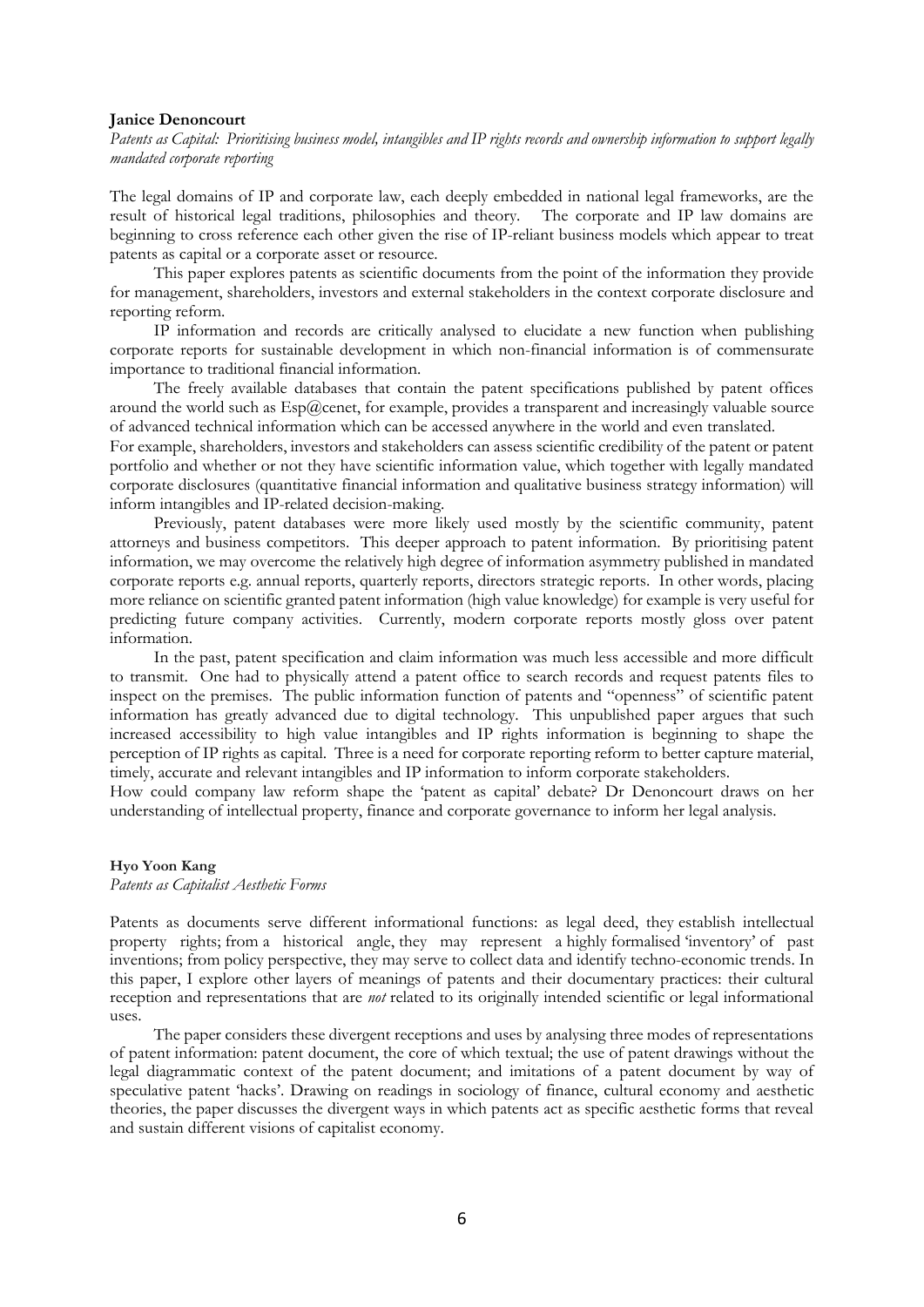### **Erkan Gürpınar**

*Thorstein Veblen on Capital as Knowledge: Some Implications for the Knowledge Economy*

Veblen, over a century ago, pointed out that the term capital was mistakenly treated as a physical phenomenon by economists. The definition neither includes immaterial wealth, nor does the capital theory seek an explanation for the evolution (genesis, growth and variation) of the concept itself. Close examination into the origins of the concept, however, shows that it is only with the relative growth of material equipment in industrial societies that tangible assets became important in the definition of capital. By extending Veblen's approach on capital to knowledge-based economies, we can re-define the term capital to include not only patents but also trade secrets and restrictive (non-compete) covenants. Moreover, the analysis could further be developed to explain changes triggered by knowledge-based economies. If, as Taylor suggests, corporation is about transferring workplace knowledge to the managerial authority, increase in the skill content of work erodes the central pillar of corporation in knowledge-based economies. Besides, the extension of patents to basic research, the expansion of different forms of intellectual property to include tacit knowledge in the hands of knowledge workers, and ongoing attempts to codify (tacit) knowledge (Foray 2004) are all novel developments in intellectual property and technology. The evolution of the term capital, i.e. what is to be included in its definition is crucial, since different legal regimes can empower either knowledge workers or business firms with contrasting implications regarding production organization in the future. Debates on the success of Silicon Valley (Hyde 2003), the role of legal regulations in economic growth (EU, 2019) as well as implications of the rise of smart machines (the so-called fourth industrial revolution) can all be addressed by such an analysis.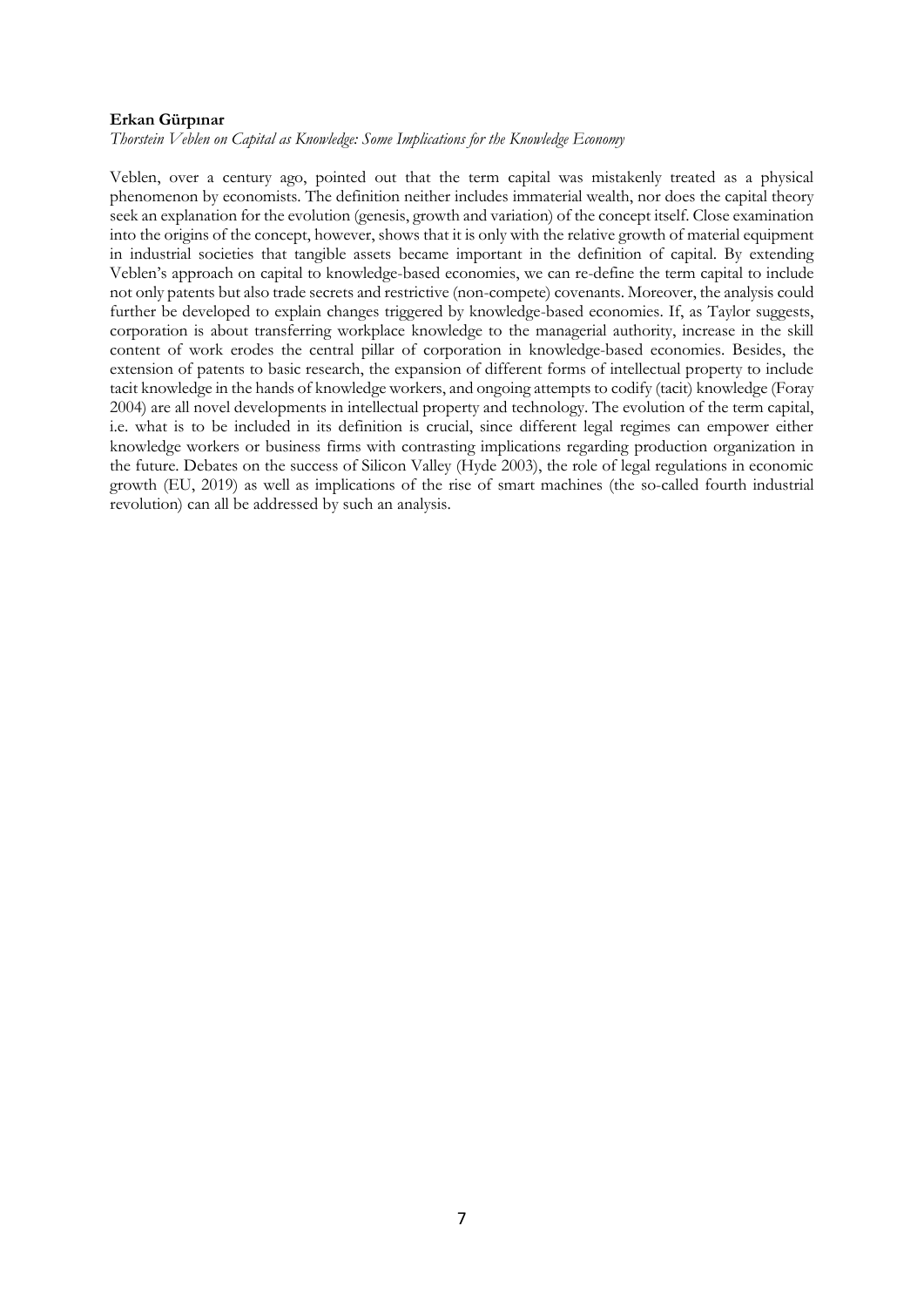## **MAY 16-17**

## **PATENTS IN THE SERVICE OF WAR AND PEACE**



Patents are part of a cultural and political history of diplomacy, in times of peace *and* war. Although legal historians and humanities scholars have studied patent law and its histories beyond their economic effects, it is surprising that they have devoted less attention to their military entanglements. The workshop focuses on patents, relating to the theme of 'war and peace'. In this sense, patents are understood as both legal documents and property rights, and conceptualised in a variety of disciplinary ways, ranging from legal tools to secure economic monopolies, to 'weapons' protecting national interests. In so doing, the workshop aims to explore patents as devices that create and redistribute power, and as active protagonists fuelling and constituting so-called "patent wars". We wish to draw to attention, the historical relationships between patents and war and peace as well as international crises. The workshop is based on interests in the relationships and roles of secrets, licenses and patents in a cultural and political history of war and peace, as well as interests in public relations and media representations of patents, peace and war.

Special commentators are, **Charlotte Abney**, Science History Institute, USA, **Gabriel Galvez-Béhar**, University of Lille, France, **Michael Birnhack**, Tel Aviv University, Israel, **Adam Bisno**, U.S. Patent and Trademark Office, USA, **Jacques Gillen**, archivist at Mundaneum, Belgium and **Guido Noto La Diega**, University of Stirling, UK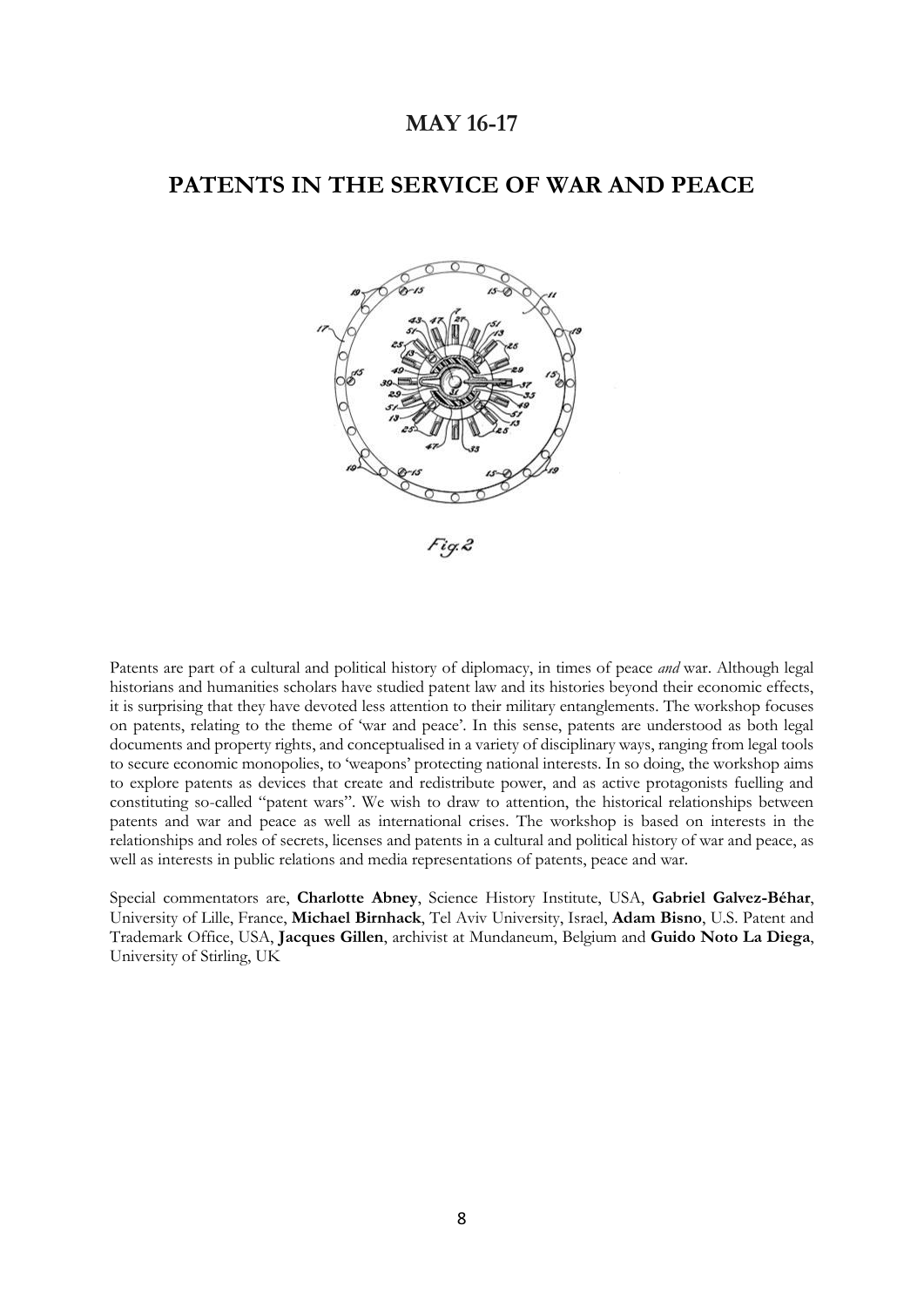# **DAY 1: PATENTS IN THE SERVICE OF WAR AND PEACE**

| Date | Day | Time               | Event                                                                                                                                                        |
|------|-----|--------------------|--------------------------------------------------------------------------------------------------------------------------------------------------------------|
| 16/5 | Mon | $10:00-$<br>10.15  | Eva Hemmungs Wirtén, Linköping University and PASSIM<br>Welcome and brief presentation of the PASSIM-project, round of introductions                         |
| 16/5 | Mon | $10:15-$<br>11.00  | Johanna Dahlin, Martin Fredriksson, Johan Larson Lindal, Linköping University,<br>and Jose Bellido University of Kent.<br>Introduction to Workshop.          |
| 16/5 | Mon | 11.00-<br>11.30    | Coffee                                                                                                                                                       |
| 16/5 | Mon | $11.30-$<br>12.00  | Jocelyn Bosse, King's College London<br>"Keep it Secret, Keep it Safe: On the Development of Secret Patents"                                                 |
| 16/5 | Mon | $12.00-$<br>12.30  | Discussion                                                                                                                                                   |
| 16/5 | Mon | $12.30-$<br>13.45  | Lunch, followed by walk-and-talk (weather permitting)                                                                                                        |
| 16/5 | Mon | $13:45-$<br>14:15  | Christoph Rodrigo de la Torre, University of California, San Diego<br>"Patenting Atomic Vision"                                                              |
| 16/5 | Mon | $14.15 -$<br>14.45 | Discussion                                                                                                                                                   |
| 16/5 | Mon | $14.45 -$<br>15.15 | Coffee                                                                                                                                                       |
| 16/5 | Mon | $15.15 -$<br>15.45 | Katrina Jungnickel & Katja May, Goldsmiths, University of London<br>"The Enemy Has Many Faces": Insects, Invasions & Inventive Clothing in War and<br>Peace" |
| 16/5 | Mon | $15:45-$<br>16.15  | Discussion                                                                                                                                                   |
| 16/5 | Mon | $16.15 -$<br>17:00 | Discussion: Common themes from day 1                                                                                                                         |
| 16/5 | Mon | 19:00              | Dinner @Urbane Goat                                                                                                                                          |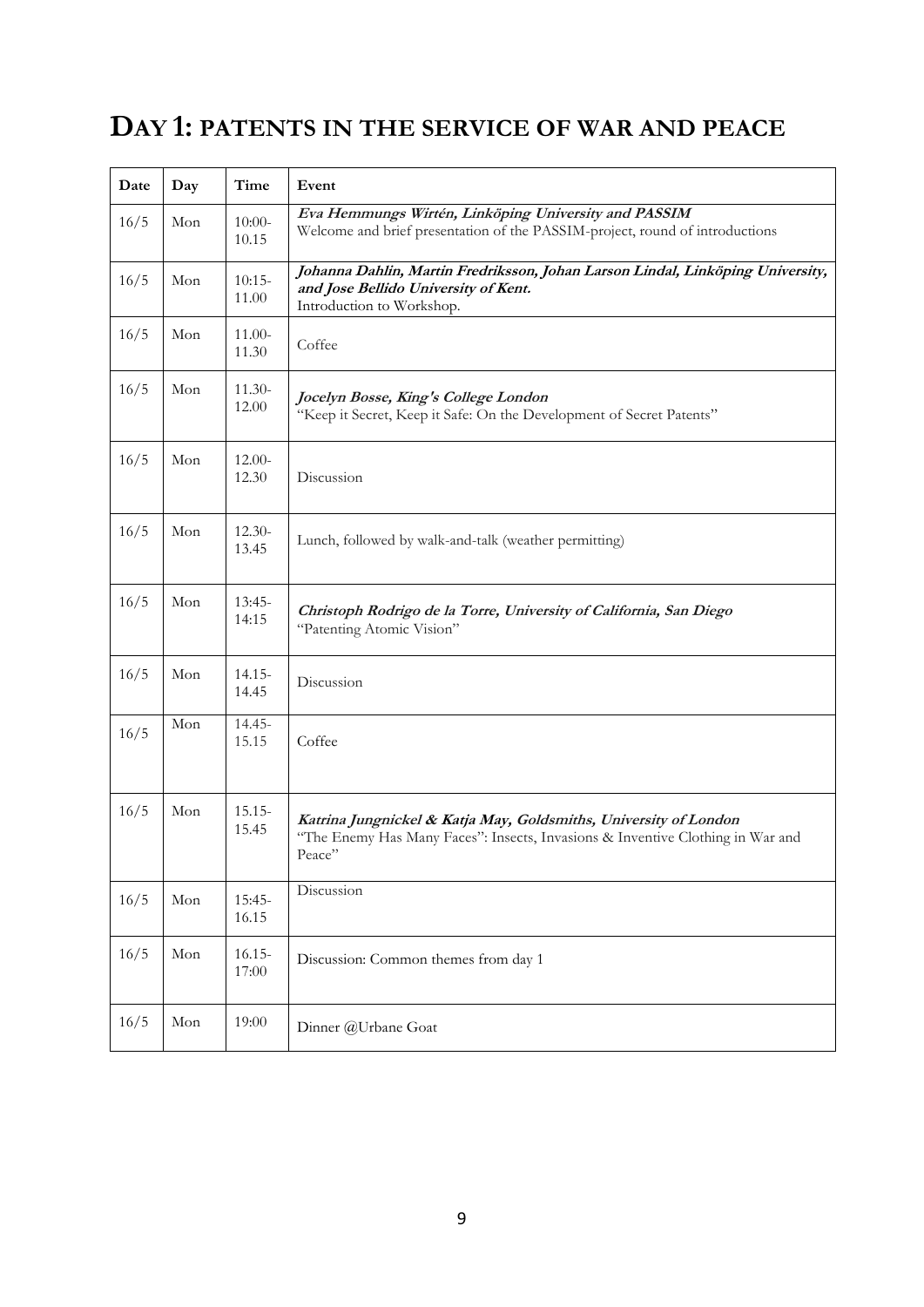## **DAY 2: PATENTS IN THE SERVICE OF WAR AND PEACE**

| Date | Day | Time              | Event                                                                                                                                                                    |
|------|-----|-------------------|--------------------------------------------------------------------------------------------------------------------------------------------------------------------------|
| 17/5 | Tue | $10:00-$<br>10.30 | Introduction                                                                                                                                                             |
| 17/5 | Tue | $10.30-$<br>11.00 | James Parish, University of Cambridge<br>"Wartime Licensing: A Blueprint for 'Suspending' Patent Rights as a Response to Trade<br>Violations Under the TRIPS Agreement?" |
| 17/5 | Tue | 11.00-<br>11.30   | Discussion                                                                                                                                                               |
| 17/5 | Tue | $11.30-$<br>12.00 | Coffee                                                                                                                                                                   |
| 17/5 | Tue | $12.00-$<br>12.30 | Andrew Ventimiglia, Illinois State University<br>"Figures of Mind: Spiritual Innovation and Military Influence in the Patenting of<br>Neurofeedback Devices"             |
| 17/5 | Tue | $12.30-$<br>13.00 | Discussion                                                                                                                                                               |
| 17/5 | Tue | 13.00-<br>14.00   | Lunch                                                                                                                                                                    |
| 17/5 | Tue | $14.00-$<br>15.30 | PASSIM presentations                                                                                                                                                     |
| 17/5 | Tue | $15.30-$<br>16.00 | Coffee                                                                                                                                                                   |
| 17/5 | Tue | $16:00-$<br>17.00 | Summing up: conclusions and thoughts                                                                                                                                     |
| 17/5 | Tue | 19:00             | Dinner: Buffé served at Tema Q department, @Kopparhammaren                                                                                                               |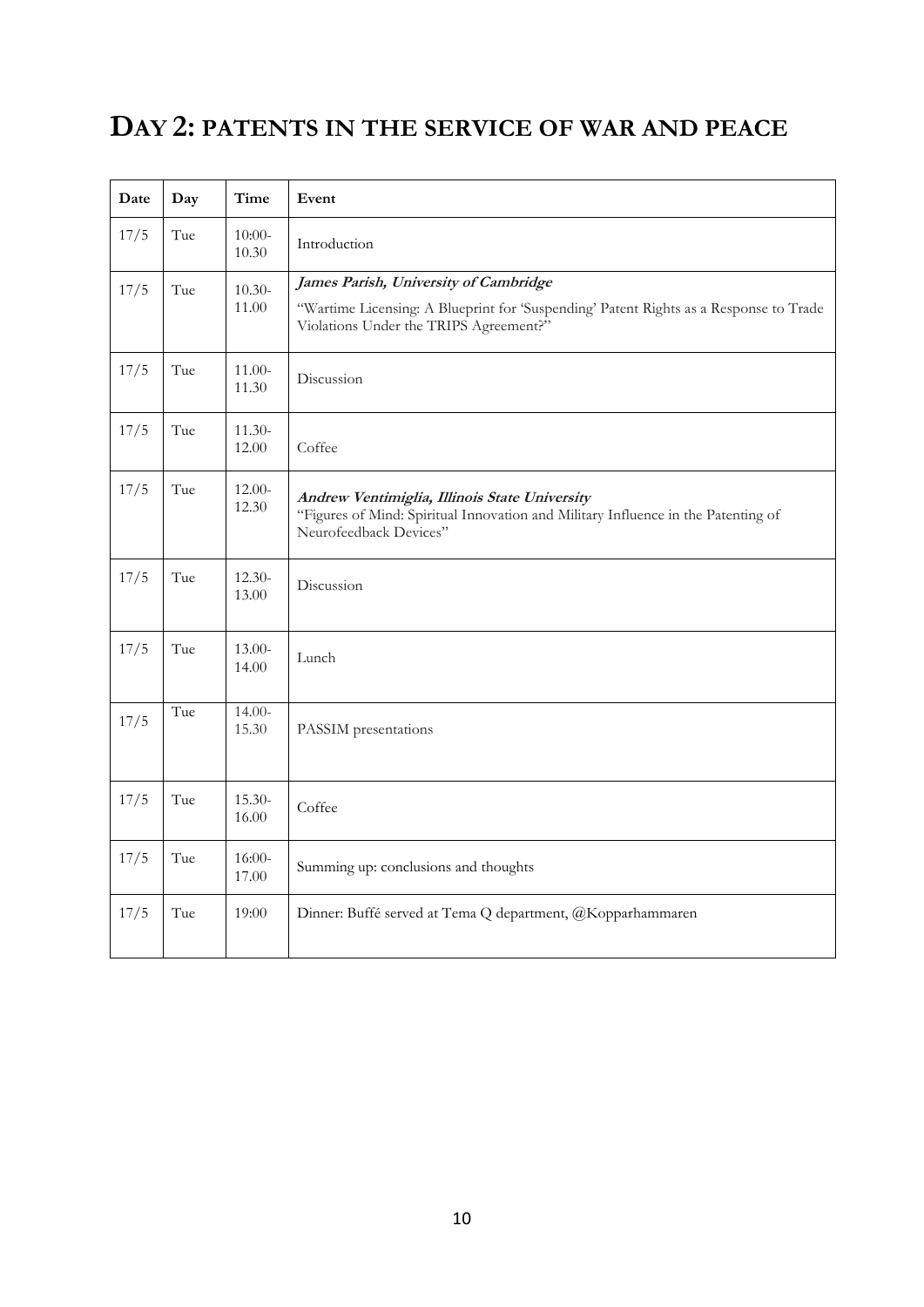## **ABSTRACTS: PATENTS IN THE SERVICE OF WAR AND PEACE**

### **James Parish**

*Wartime Licensing: A Blueprint for 'Suspending' Patent Rights as a Response to Trade Violations under the TRIPS Agreement?*

The UK has a long history with of licensing 'enemy-owned' patents. The UK Parliament introduced legislation during both World Wars that operated by 'suspending' (rather than invalidating or confiscating) enemy-owned patents (and, perhaps surprisingly, some of this legislation is still on the books today). The wartime licensing system evolved during the wars, but, in a nutshell, once a patent was suspended, the UK government could licence the use of the protected invention to British manufacturers. These licences would contain terms and conditions set by the government, which normally required British manufactures to pay a 5 per cent royalty of the selling price of the patented article. The government would hold such royalties on trust on behalf of the enemy-patentee until the end of the war. It announced that if enemy states reciprocated in kind, the UK government would reinstate the enemy-owned patents after the war and pay the collected royalties to enemy-patentees, minus any debts owed to the Crown.

The wartime legislation led to a huge increase in state sanctioned licensing. The Board of Trade (the government department that oversaw the Patent Office at the time) processed 892 applications and approved 669 licences during the First World War, compared to receiving only one compulsory licence application under the Patents Act 1907 Act before the outbreak of war. The Second World War saw even more activity, with the Patent Office receiving 1,938 applications for new licences and 512 applications for variations of pre-war licences. Of these, 1,523 new licences were granted and 418 pre-war licences varied. Covid-19 has renewed historians' interests in the mechanics of the wartime licensing. This presentation, however, argues that wartime licensing is more than an artefact of history. Wartime licensing could provide a blueprint for how the UK government might 'suspend' patent rights under the Trade-Related Aspects of Intellectual Property Rights (TRIPS) Agreement. As part of dispute resolution, a World Trade Organisation (WTO) country that complains of trade violations can seek to suspend intellectual property rights as an alternative remedy to raising tariffs. For example, in 2009, Brazil was permitted to suspend certain US pharmaceutical patents as a remedy for US trade violations in the cotton industry. Ultimately, Brazil and the US agreed a settlement, avoiding the suspension. Yet, Brazil's strategy of suspending patent rights has sparked interest among IP scholars interested in international trade.

What might the 'suspension' of rights look like in Britain if the UK government sort to remedy excessive WTO tariffs? The wartime licensing system may tell us how such patent suspension could work, including: (i) who could apply; (ii) how quick a licence might be granted; (iii) and how the UK government may be able to keep a proportion of collected royalties to pay off any trade violation debts owed to the Crown.

### **Katrina Jungnickel & Katja May**

*'The Enemy Has Many Faces': Insects, Invasions, and Inventive Clothing in War and Peace*

Practices of colonial expansion by Europeans in the Americas, the African continent and Australasia often involved wars being fought against the native inhabitants of the lands they were brutally trying to take over. Clothing patents over time clearly reveal how nation states have historically equipped soldiers to go to war at home and abroad. In contrast, the native people of these lands are more likely to be entirely absent in inventive records.

Rather than focus on these normative and dominant military entanglements, we share ongoing research into historic clothing patents concerning another invading force -insects. The war against insects – the enemy with many faces–is a seemingly universal concern in patent archives. Insects attacked and occupied the bodies of soldiers and settlers as well as their livestock, just as they themselves invaded new and unknown places. Clothing became another barrier of defence and weapon against hostile alien worlds. Along with local inhabitants, insects were regarded as evidence of "tropical decay, disease and death" in contrast to ideas of European order and sophistication (Sheller 2012, 199). Mastering nature, via clothing inventions, was thus an important way of asserting control in colonial contexts.

In this paper we explore a range of insect protection clothing: for activities such as soldiering, hunting and fishing; for people who are sedentary or sleeping; for women walking or sitting in a garden; for children and for labourers. As such, we draw attention not only to the many acts of wars and violence endemic to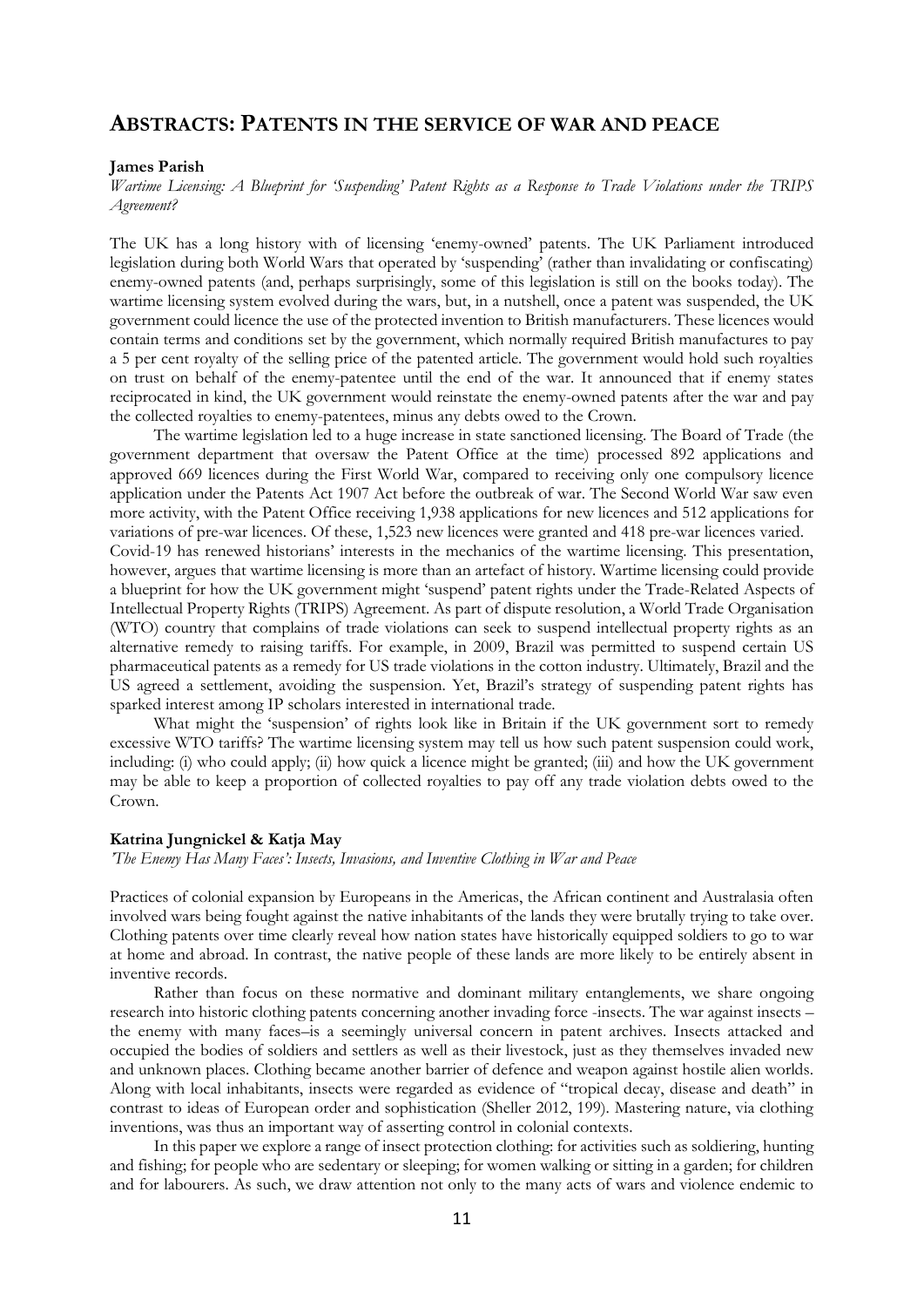colonial expansion but also to the ongoing everyday practices involved in the mundane maintenance and violent control of indigenous peoples, fauna and lands.

Overall, we seek to argue that attitudes towards insects, materialised in historic clothing patents, reveal alternate perspectives on "war and peace". Power and privilege are axiomatic to patenting –who gets to patent, what gets patented and for whom. We argue that it is crucial not only to examine what is in the archive but also what is excluded and systematically erased. These inventions provide a way to engage with the colonial legacy of the patent archive as well as its "'telling blanks and perversely willful holes" (Bryan-Wilson and Dunye 2013, 82). Our paper will involve talk, text and materials. We will demonstrate a collection of clothing inventions reconstructed from the archive and discuss interdisciplinary ways of engaging in and with patent research.

### **Jocelyn Bosse**

#### *Keep It Secret, Keep It Safe: On the Development of Secret Patents*

One of the more popular justifications for the patent system is the patent bargain, whereby the temporary monopoly afforded by a patent is portrayed as an incentive for inventors to disclose their invention through publication of a specification. The disclosure theory conceptualises patents as a quid pro quo, premised on the compounding assumptions that without patents inventors would keep information secret, and that published patent specifications disclose useful technical information to the public (Ouellette 2012). Therefore, the "real enemies of public knowledge, we are told, are not patents but trade secrets" (Biagioli 2006). However, this justification for the patent system is weakened by the prevalence of secrecy orders, which prohibit the publication of a patent specification if disclosure of the invention may threaten national security. Indeed, as one British judge in 1948 remarked, "This is one of the most extraordinary contradictions in terms you can possibly imagine—a Secret patent" (quoted in O'Dell 1994; see also Turchetti 2013).

While secrecy orders have their origins as ad hoc executive powers that arose during wartime (O'Dell 1994; Epstein 2018), the mid-twentieth century saw the emergence of permanent invention secrecy regimes in the United States of America (USA), United Kingdom (UK), and the Union of Soviet Socialist Republics (Soviet Union), which continued to operate long after the conclusion of the Second World War. The paper undertakes a comparative study of the patent secrecy laws in the USA, UK, and Soviet Union. It explores why the Soviet Union was the first jurisdiction to establish a permanent mechanism for imposing secrecy orders over both patents and авторское свидетельство (inventors' certificates). The paper compares the institutional structures that governed Soviet invention secrecy (Martens 2010) with those in the USA and UK, which emerged after the Second World War and were especially motivated by the development of the atomic bomb (Wellerstein 2021; Gordin 2009; Turchetti 2003). This comparative approach is necessitated by the subject matter itself: a key purpose of secret orders is to control the exchange of information and technologies across borders, hence the paper demonstrates how these measures were shaped by the allegiances and hostilities of the time, as well as highlighting the instances where these secrecy orders failed to achieve their objectives (Balmer 2012; Williams 1987).

In tracing the history of permanent invention secrecy regimes, the paper shows that it is unhelpful to frame secret patents as an oxymoron, whose existence is antithetical to the disclosure theory. Rather, the paper argues that invention secrecy regimes are indicative of the general role of patents in controlling the circulation of scientific and technical information (Nelkin 1982; Vogel 2017) and provide useful insights into the relationship between patents and the nation-state (Ghosh 2004).

#### **Andrew Ventimiglia**

*Figures of Mind: Spiritual Innovation and Military Influence in the Patenting of Neurofeedback Devices*

Nielsen Company – the world's premier audience research and ratings corporation – has recently become the industry leader in neurotechnology. In the last few years it has amassed a patent portfolio that includes a range of devices designed to monitor and interface with the brain for a variety of applications. Nielsen's IP investment strategy positions itself as a leader in the emerging field of consumer neuroscience: the study (and manipulation) of non-conscious consumer behavior through a variety of tools including electroencephalographs, biometrics, facial coding, and eye tracking. In a contemporary media ecosystem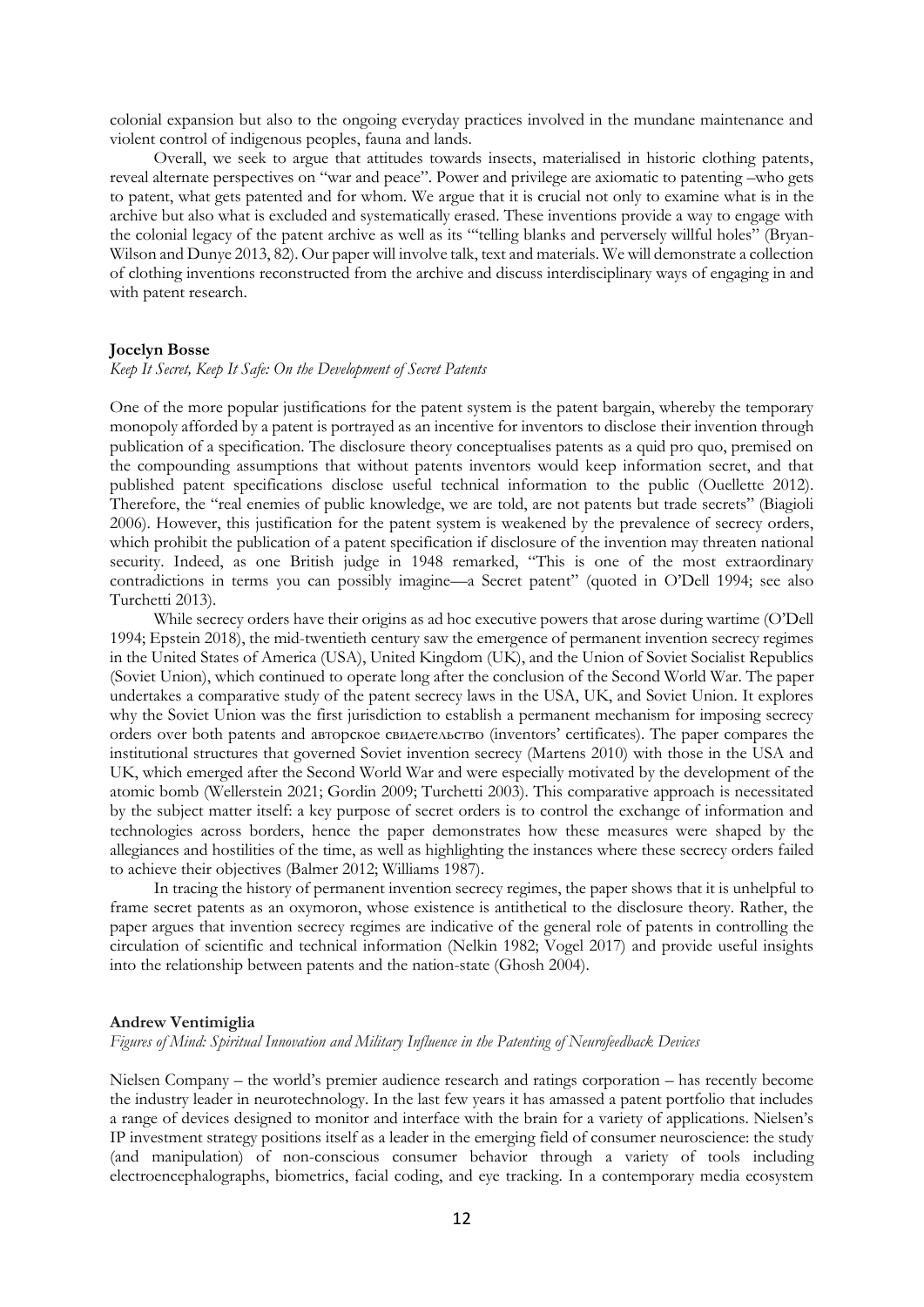that is singularly driven by audience data and metrics, Nielsen has shifted focus from the analysis of conscious decision-making to this new frontier of non-conscious data, neurometrics, and psychometrics.

Patented neurofeedback devices and methods promise a radical revisioning of the human brain, particularly in relation to its fundamental plasticity as understood within the world of consumer research. This process is evident in the patent applications themselves, populated as they are with crosshatched figures of the brain, images of individuals harnessed to baroque measuring devices, diagrams proving the 'inventive step' in the transformations of brain waves effected by new technologies. This reconfiguration of mind did not appear solely with the development of contemporary consumer neuroscience. Rather, its emergence can be located in the unique confluence of military and spiritual/experimental efforts that spawned the emergence of biofeedback and neurofeedback technologies in the middle of the 20th century. Biofeedback and neurofeedback technologies were developed through an unexpected alliance between spiritual practitioners of self-improvement, transpersonal psychology, and parapsychological investigation on one hand and military agencies and institutions on the other. Both spiritual innovators and military personnel shared a unique interest in both expanding human capacity through the cultivation of mental powers as well as a concern with the possible subconscious manipulation of individuals from afar, theories of animal magnetism reemerging in the crucible of intractable and existential Cold War conflict.

For the PASSIM workshop, I hope to present an introductory paper in which I develop the framework for this book-length project based on funded historical research at key sites for the development of neurofeedback, including archival materials on the Stanford Research Institute at Stanford University and the Parapsychology Collection at UC-Santa Barbara. In turn, this project contributes to PASSIM's goals by focusing on patent applications not only as documents tracking technological innovation but also as an important site for understanding historical conceptualizations of selfhood, human agency, and mind. Further, this work is relevant to the 'Patents in the Service of War and Peace' call because it focuses on an unexpected entanglement between military and spiritual actors who found temporary alignment as they sought to understand the limits and possibilities of the human mind. More broadly, the project contributes to several intersecting fields of inquiry including the interdisciplinary study of innovation; media studies research into audiences, data science, and analytics; the study of American religion; and finally the intersection of law, science, and technology as it relates to underexplored history of neurofeedback patents.

#### **Christoph Rodrigo de la Torre**

*Patenting Atomic Vision*

The atomic bomb is an invention that many wish had never seen the light of day. But after the unthinkable had been thought and built, the unimaginable also had to be imaged. Existing photographic technology, however, was neither able to capture the critical moments of the detonations nor to withstand the excessive forces of heat, pressure, light and radiation released during the event. A team of MIT engineers around Harold E. Edgerton begun developing and patenting a new, powerful flash-producing device in the 1930s that allowed images to be made at the speed of microseconds. Their stroboscope became crucial to the military documentation efforts and operations at the nuclear test sites. This paper demonstrates how the photoelectric patents of Edgerton, Germeshausen and Grier (incorporated as EG&G in 1947) made possible a new kind of vision to picture the hitherto unseen. In doing so, patents will be considered as distinctly legal artifacts of modern visual culture that shape not only how images are produced through the technology they describe but also how they visualize the technology itself.

The connection between EG&G's photographic patents and nuclear testing runs, as Ned O'Gorman and Kevin Hamilton have pointed out, deep: Stroboscopic flashing circuits used to photographically halt bullets in flight also provided the precision for "timing, firing, and exposing" nuclear explosions, merging both "into a single synchronous machine." This paper seeks to interrogate the role of patents in "deep media" by contextualizing the engineering of vision with the developments in patent law and practice during the first half of the 20th century.

After the use of patent models had been abandoned, line drawings in the forms of circuit diagrams and isometric perspectives became the standard way of visualizing inventions in patent applications. As a result, the inventions for picturing a falling droplet of milk were "reduced to practice" in the same way as picturing the drop of a nuclear warhead. The raison d'être of the United States Patent and Trademark Office (USPTO) mandates the disclosure of patents by way of reproduction and dissemination. Inventions had to be visualized in a way that most efficiently served the process and technology used to copy patents. To that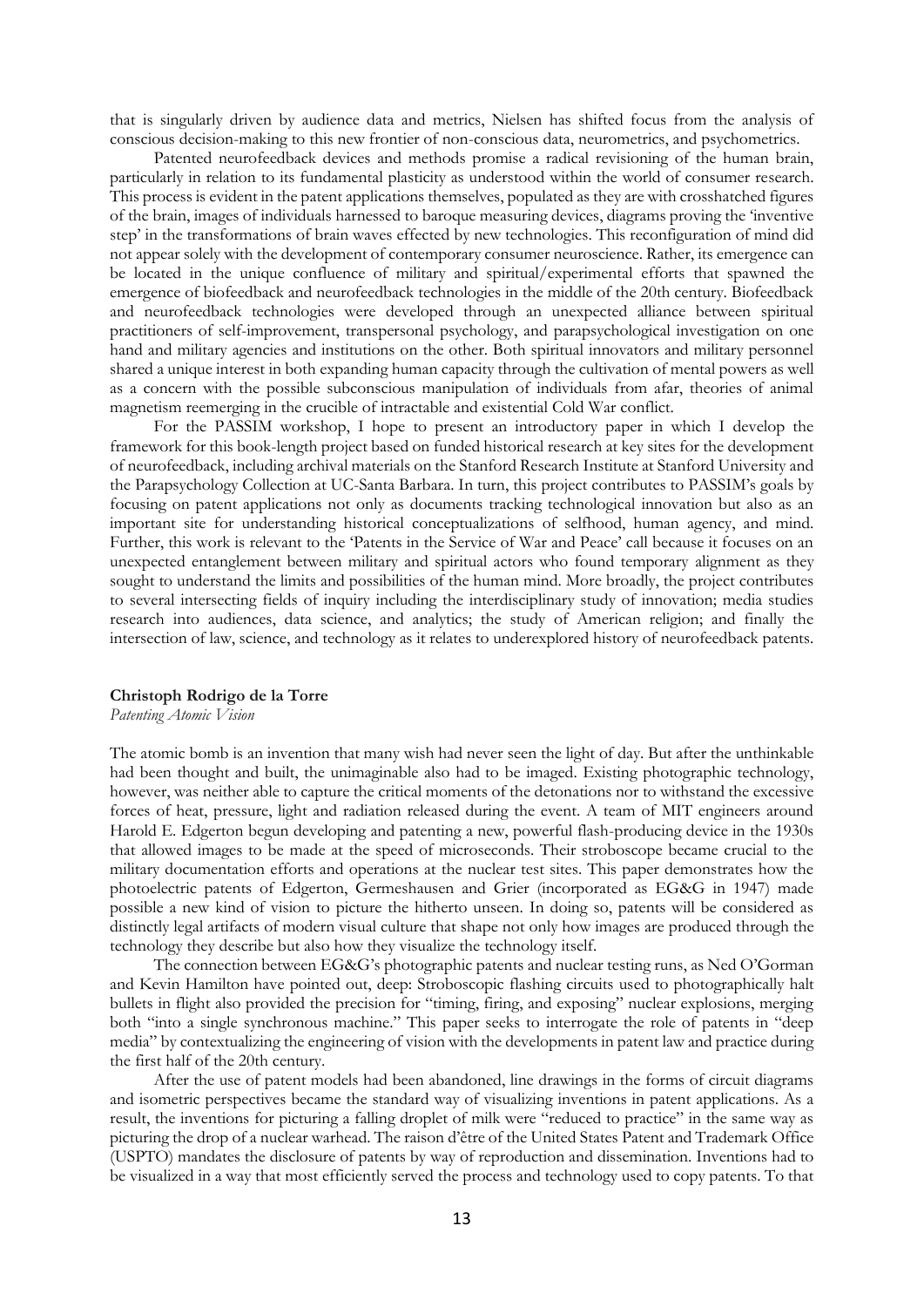end, the distinct visual genre of patent drawings became governed by the Code of Federal Regulations (CFR) – suggesting a legislative relationship between word and image that is yet to be examined.

EG&G's photos of nuclear blast spheres might be paradoxical icons of the promise of peace by the invention of annihilation or, as James Elkins wrote, "nearly unbearable, insistently present, and perfectly resistant to the pressure of meaning." But the patents for their photographic technology that challenge and expand the parameters of the very notion of images and image-making, warrant a closer look.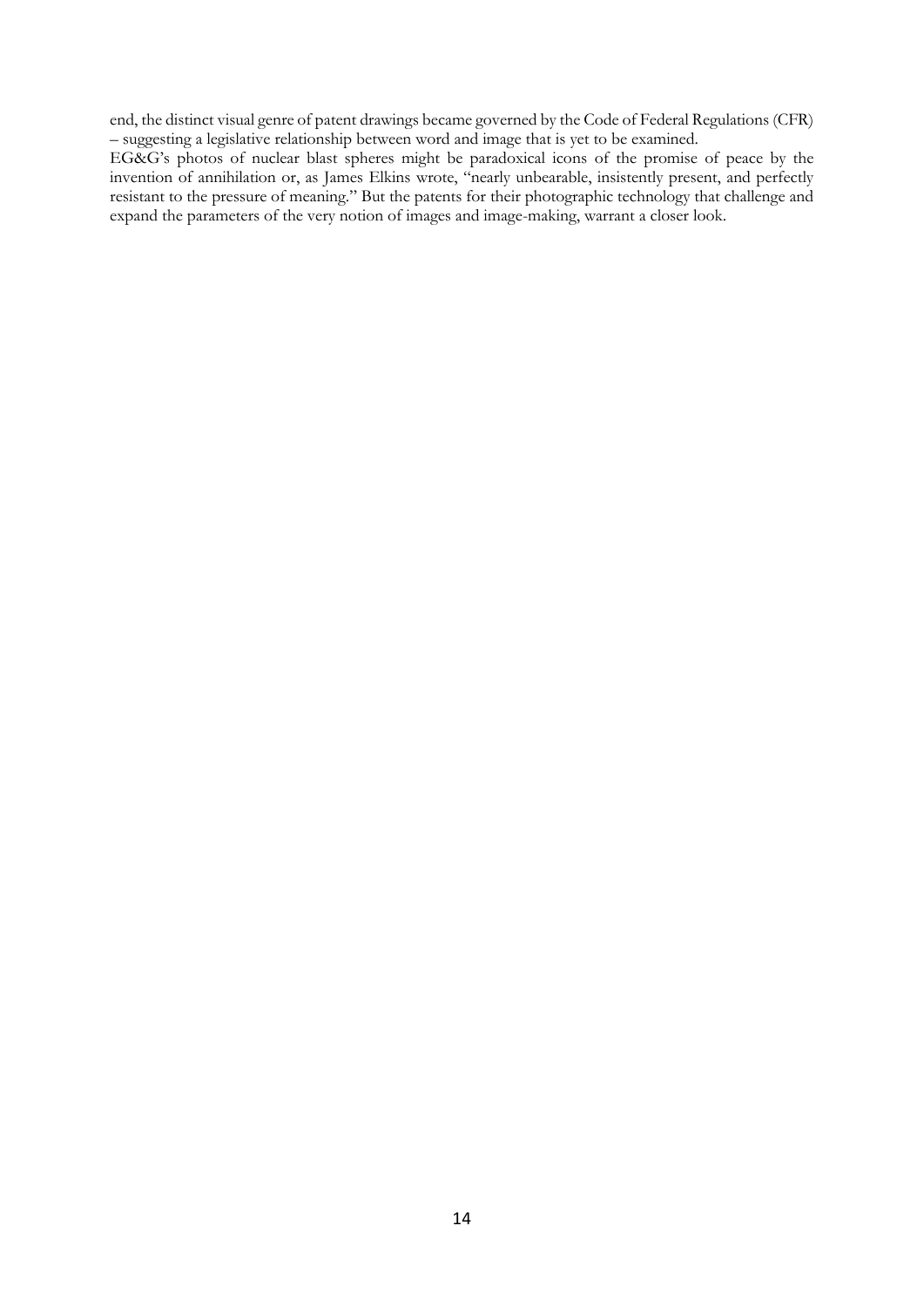| <b>NAME</b>                       | <b>E-MAIL</b>                        | <b>ROLE</b>                    |
|-----------------------------------|--------------------------------------|--------------------------------|
| Abney, Charlotte                  | cabneysalomon@sciencehistory.o<br>rg | Invited discussant             |
| Acosta Diaz, Benedicto            | bneacosta@usal.es                    | PASSIM visiting<br>phd student |
| Alkarp, Jesper                    | Jesper.alkarp@liu.se                 | <b>PASSIM</b>                  |
| Baudry, Jerome                    | jerome.baudry@epfl.ch                | Invited discussant             |
| Bellido, José                     | J.A.Bellido@kent.ac.uk               | <b>PASSIM</b>                  |
| Birnhack, Michael                 | birnhack@tauex.tau.ac.il             | Invited discussant             |
| Bisno, Adam                       | adam.bisno@uspto.gov                 | Invited discussant             |
| Bosse, Jocelyn                    | jocelyn.bosse@kcl.ac.uk              | Accepted paper                 |
| Dahlin, Johanna                   | johanna.dahlin@liu.se                | <b>PASSIM</b>                  |
| Denoncourt, Janice                | janice.denoncourt@ntu.ac.uk          | Accepted paper                 |
| Fredriksson, Martin               | martin.fredriksson@liu.se            | <b>PASSIM</b>                  |
| Galvez-Behar, Gabriel             | gabriel.galvez-behar@univ-lille.fr   | Invited discussant             |
| Geiger, Susi                      | susi.geiger@ucd.ie                   | Accepted paper                 |
| Gillen, Jacques                   | jacques.gillen@mundaneum.be          | Invited discussant             |
| Gürpinar, Erkan                   | erkan.gurpinar@asbu.edu.tr           | Accepted paper                 |
| Hammarfelt, Björn                 | bjorn.hammarfelt@hb.se               | <b>PASSIM</b>                  |
| Hemmungs Wirtén, Eva              | eva.hemmungs.wirten@liu.se           | <b>PASSIM</b>                  |
| Ido, Vitor                        | vitor.ido@gmail.com                  | Accepted paper                 |
| Jungnickel, Katrina               | k.jungnickel@gold.ac.uk              | Accepted paper                 |
| Kang, Hyo Yoon                    | H.Y.Kang@kent.ac.uk                  | <b>PASSIM</b>                  |
| Karlsson, Mattis                  | mattis.karlsson@liu.se               | <b>PASSIM</b>                  |
| Källstrand, Gustav                | gustav.kallstrand@nobelmuseum.<br>se | <b>PASSIM</b>                  |
| Larson Lindal, Johan              | Johan.larson.lindal@liu.se           | <b>PASSIM</b>                  |
| May, Katja                        | katja.may@gold.ac.uk                 | Accepted paper                 |
| Noto la Diega, Guido              | guido.noto.la.diega@stir.ac.uk       | Invited discussant             |
| Parish, James                     | iprp2@cam.ac.uk                      | Accepted paper                 |
| Rodrigo de la Torre,<br>Christoph | crdelatorre@ucsd.edu                 | Accepted paper                 |
| Strömstedt, Isabelle              | Isabelle.stromstedt@liu.se           | <b>PASSIM</b>                  |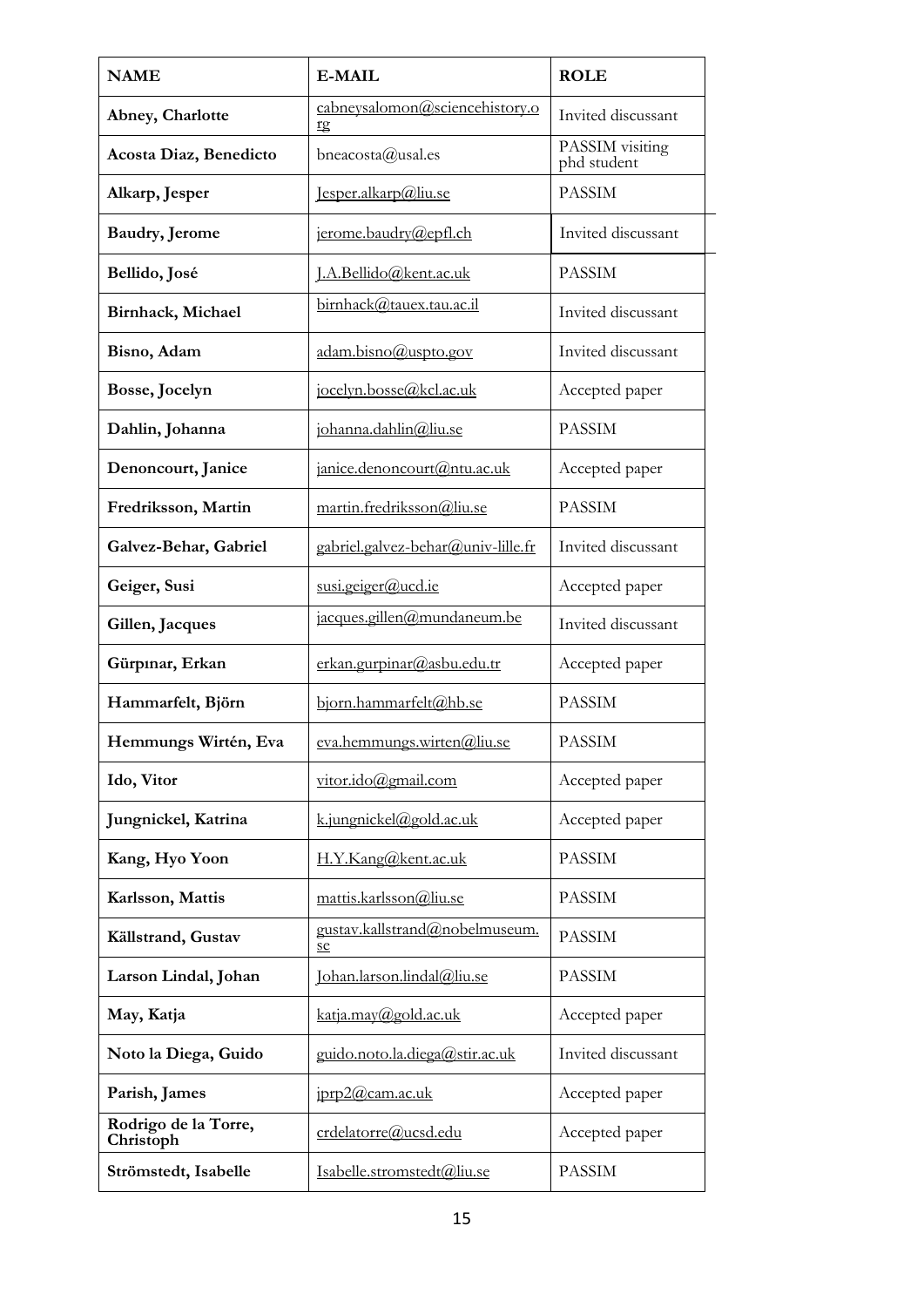| Stuhldreier, Marc   | marc.stuhldreier@liu.se  | <b>PASSIM</b>  |
|---------------------|--------------------------|----------------|
| Ventimiglia, Andrew | <u>amventi@ilstu.edu</u> | Accepted paper |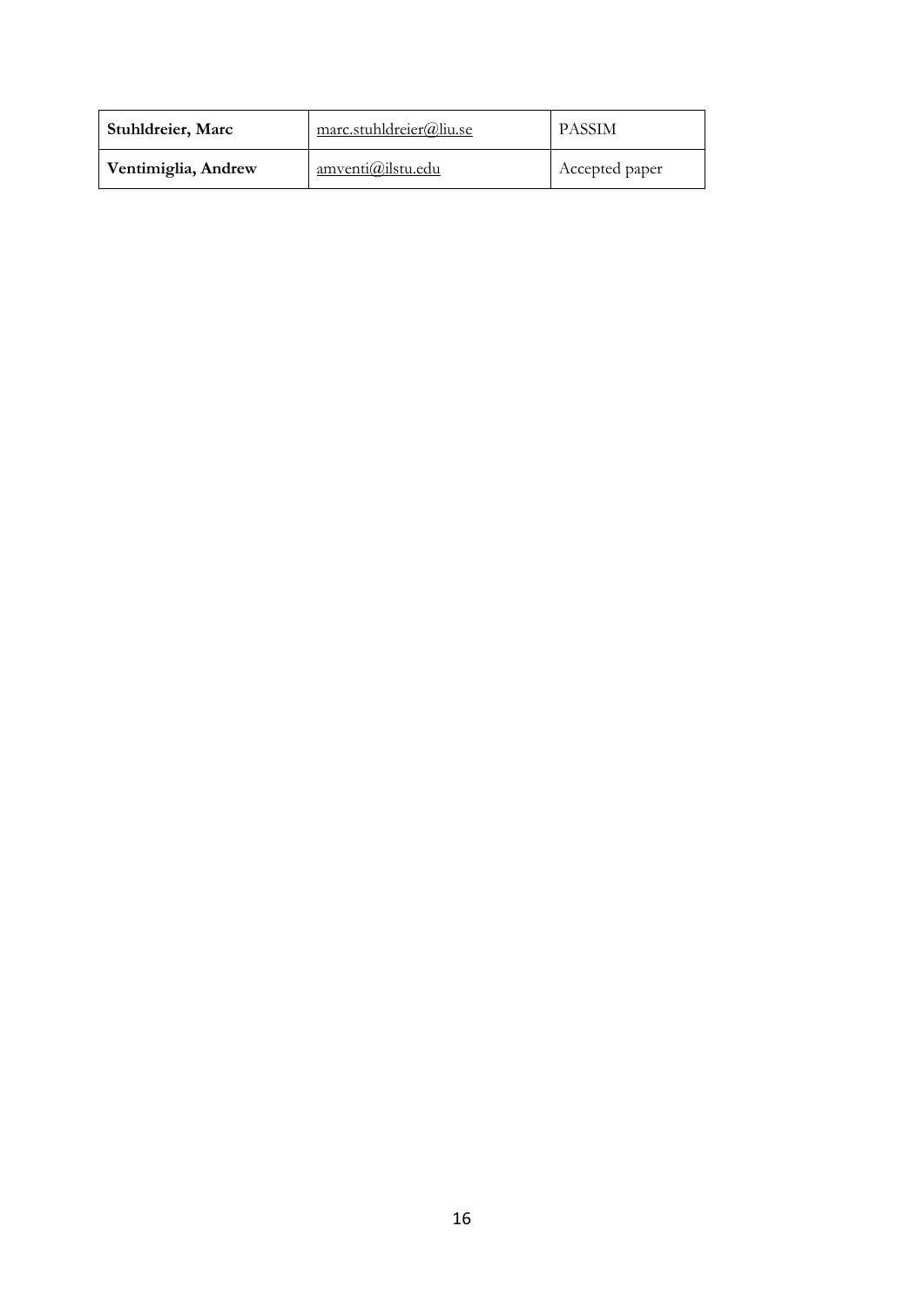## **PRACTICAL INFORMATION**

*Arrival and departure*. All workshop participants are staying at Elite Grand Hotel, <https://goo.gl/maps/xp2FNJSS2medVU5b8>

[https://www.elite.se/en/hotels/norrkoping/grand-hotel/.](https://www.elite.se/en/hotels/norrkoping/grand-hotel/)

The hotel is just a five-minute walk from the train station and a further five-to-seven-minute walk from the workshop venue. On the day of departure, 18 May, the PASSIM team will have a project meeting between 10-12, which ends with lunch. Those remaining in Norrköping are welcome to join us for lunch, just let us know when you arrive.

*Workshop venue:* Louis de Geer, Dalsgatan 15, Norrköping. <https://louisdegeer.se/>

For the introduction and reception on the mornings of 11 and 16 May, a PASSIMer will meet you in the lobby of the Elite Grand Hotel 30 minutes before the beginning of the day's first event and walk with you up to the venue. Everything during the workshop will be within walking distance. All lunches are served at the workshop venue.<https://g.page/louisdegeernkpg?share>

*Dinner locations:* Tullhuset Sea Club:<https://goo.gl/maps/r7xvu6L69QH7Uwo99>

Urbane Goat: <https://goo.gl/maps/X7DpZzBfhWLwSLiSA> Tema Q Department: <https://goo.gl/maps/qBGWhLewsTFG1cNx7> If you have yet to inform us of allergies or special requests in regards to food, please inform Mattis as soon as possible.

### *Staying over the weekend?*

PASSIM covers the hotel cost over the weekend if you are attending both workshops. All other expenses for non-scheduled days are for the participants to cover on their own. For suggestions on weekend activities see the distributed guide from the Norrköping tourist office or links to museums in Norrköping below. Stockholm is roughly 1,5 hours away by train. Tickets are usually available for around 20-30 euros. Book at <https://www.sj.se/en/home.html#/>

Norrköping Museum of Work:<https://www.arbetetsmuseum.se/about-the-museum/> Norrköping Museum of Art: <https://www.norrkopingskonstmuseum.se/in-english/> Visualiserings Center C, Science exhibits<https://visualiseringscenter.se/en>

If you have any questions about activities, pubs or restaurants, all members of PASSIM are happy to help!

If there is an emergency of any kind, call Mattis (+ 46 705 533 942) or Eva (+ 46 700 896050).